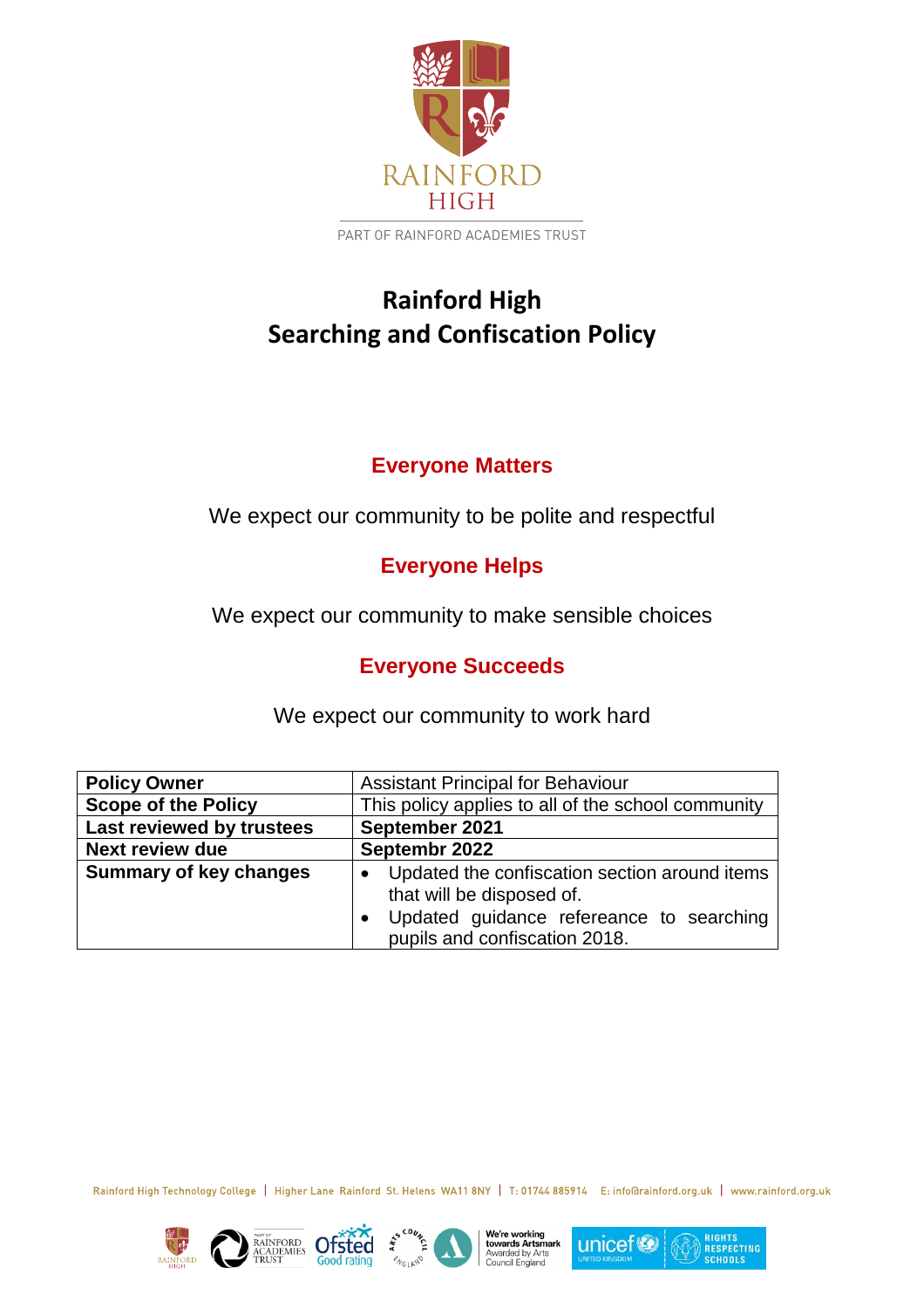# **Introduction**

- Rainford High School fully recognises the responsibility it has under section 175 of the Education Act 2002 to have arrangements in place to safeguard and promote the welfare of children.
- Care and consideration will be given to the age of the child when following the guidance in this policy.
- This policy applies to all staff, volunteers and contractors, paid and unpaid, working in the school including trustees.

This policy has been written using advice taken from Searching, Screening and Confiscation: Advice for Headteachers, school staff and governing bodies DfE 2018

The school acknowledges its legal duty to make reasonable adjustments for disabled children and children with special educational needs (SEN) and in line with the Equality Act 2010

### **Search with Consent**

- School staff can search a pupil for any item if the pupil agrees. The school will take into account the age of the child when considering consent.
- It is enough for the teacher to ask the pupil to turn out his or her pockets or if the teacher can look in the pupil's bag or locker and for the pupil to agree. They do not need written consent from the child.
- The school makes clear in their school behaviour policy and in communications to parents and pupils what items are banned.
- If a member of staff suspects a pupil has a banned item in his/her possession, they can instruct the pupil to turn out his or her pockets or bag and if the pupil refuses, the teacher can apply an appropriate punishment in line with the school's behaviour policy.
- A pupil refusing to co-operate with such a search raises the same kind of issues as where a pupil refuses to stay in a detention or refuses to stop any other unacceptable behaviour when instructed by a member of staff – in such circumstances, schools can apply an appropriate sanction

#### **Search Without Consent**

- The Principal and staff authorised by the Principal have a statutory power to search pupils or their possessions, without consent, where they have reasonable grounds for suspecting that the pupil may have a prohibited item. Prohibited items are:
	- o knives or weapons
	- o alcohol
	- o illegal drugs
	- o stolen items
	- o tobacco and cigarette papers
	- o fireworks
	- o pornographic images

o any article that the member of staff reasonably suspects has been, or is likely to be, used to commit an offence, or to cause personal injury to, or damage to the property of, any person (including the pupil)

• The staff member conducting the search must be the same sex as the pupil being searched; and there must be a witness (also a staff member) and, if at all possible, they should be the same sex as the pupil being searched.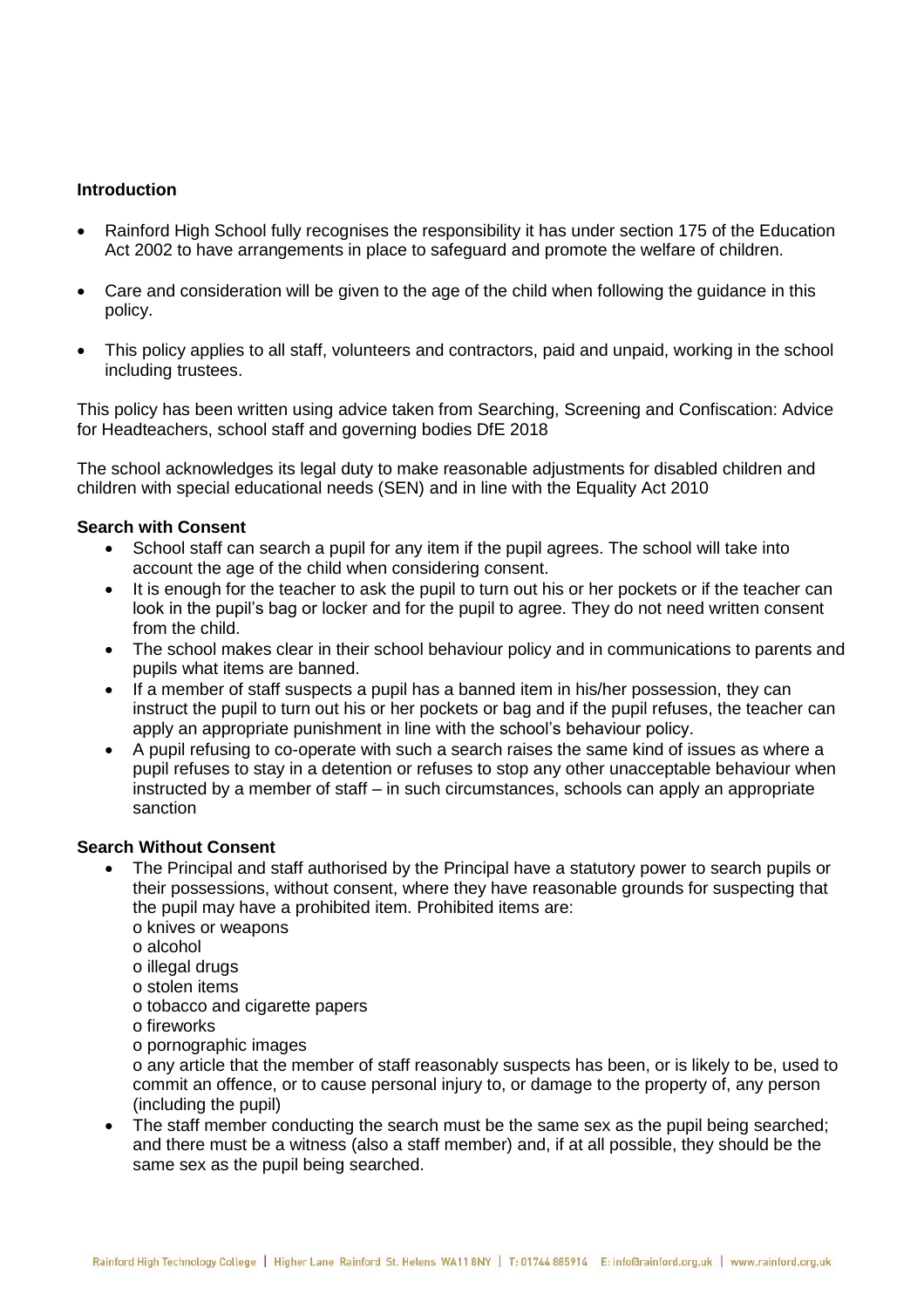• There is a limited exception to this rule. Staff can carry out a search of a pupil of the opposite sex without a witness present, but only where the staff member reasonably believes that there is a risk that serious harm will be caused to a person if they do not conduct the search immediately and where it is not reasonably practicable to summon another member of staff.

# **Establishing grounds for a search**

- Teachers can only undertake a search without consent if they have reasonable grounds for suspecting that a pupil may have in his or her possession a prohibited item. The teacher must decide in each particular case what constitutes reasonable grounds for suspicion. For example, they may have heard other pupils talking about the item or they might notice a pupil behaving in a way that causes them to be suspicious.
- In the exceptional circumstances when it is necessary to conduct a search of a pupil of the opposite sex or in the absence of a witness, the member of staff conducting the search should bear in mind that a pupil's expectation of privacy increases as they get older.
- The powers allow school staff to search regardless of whether the pupil is found after the search to have that item. This includes circumstances where staff suspect a pupil of having items such as illegal drugs or stolen property which are later found not to be illegal or stolen.
- School staff can view CCTV footage in order to make a decision as to whether to conduct a search for an item.
- Searches without consent can only be carried out on the school premises or, if elsewhere, where the member of staff has lawful control or charge of the pupil, for example on school trips in England or in training settings.

#### **Confiscation**

- School staff can seize any prohibited item found as a result of a search. They can also seize any item, however found, which they consider harmful or detrimental to school discipline.
- When deciding what to do with the confiscated items, staff will follow the guidelines set out in Searching, Screening and Confiscation: Advice for Headteachers, school staff and governing bodies DfE 2018.
- Items confiscated by staff will be kept safe until their return to students unless otherwise decided. Staff must take reasonable steps to keep items safe. High value items such as mobile phones should be taken to the school office placed in an envelope and placed in the school safe until collected by student or parent dependent on the situation. This is in line with Section 94 of the Education Act 2006.
- In section 14 of the Searching, screen and confiscation guidance January 2018 from the Department of Education is states that 'where a member of staff finds an item which is banned under the school rules, they should take into account all relevant circumstances and use their professional judgement to decide whether to return it to its owner, retain it or dispose.

We will always dispose of the below:

- 1) Cigarettes
- 2) Alcohol
- 3) E-cigarettes
- 4) Chewing gum
- 5) Food that is being consumed within a lesson
- 6) Sweets/chocolate that have been brought in with the intention to be sold
- 7) Lucozade or any form of energy drink

This list is not exhaustive but represents a list of items that are more commonly confiscated in secondary schools.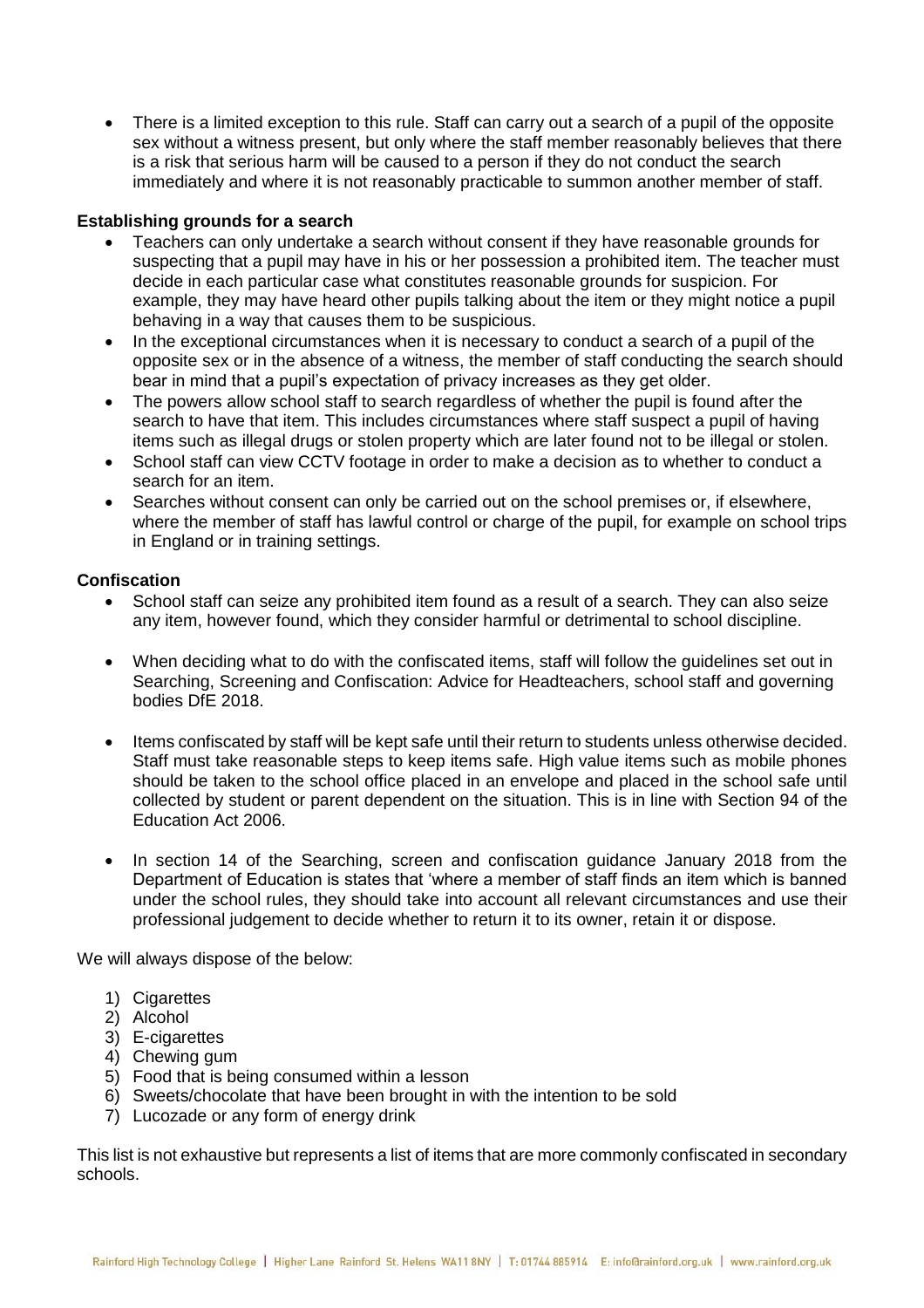Please note that if drugs are found, then the Police will be informed and the drugs will be handed to the Police. This applies for any other illegal items, such as knives/weapons.

Please be aware that if your child is found to be selling sweets/drinks/food in school then they will be sanctioned robustly for this, including loss of social time for a period of time. Their items will be confiscated disposed of and any proceeds will be confiscated pending a meeting with parents to discuss this matter.

### **Dealing with Electronic Devices (statutory guidance)**

- Where the person conducting the search finds an electronic device they may examine any data or files on the device if they think there is a good reason to do so. Following an examination, if the person has decided to return the device to the owner, or to retain or dispose of it, they may erase any data or files, if they think there is a good reason to do so.
- The member of staff must have regard to the following guidance issued by the Secretary of State when determining what is a "good reason" for examining or erasing the contents of an electronic device:
- In determining a 'good reason' to examine or erase the data or files the staff member must reasonably suspect that the data or file on the device in question has been, or could be, used to cause harm, to disrupt teaching or to go against the expectation in the school's Behaviour Policy.
- If inappropriate material is found on the device it is up to the teacher to decide whether they should delete that material, retain it as evidence (of a criminal offence or a breach of school discipline) or whether the material is of such seriousness that it requires the involvement of the police.

#### **Guidance for Carrying Out A Search**

#### **What the law says:**

- The person conducting the search may not require the pupil to remove any clothing other than outer clothing.
- 'Outer clothing' means clothing that is not worn next to the skin or immediately over a garment that is being worn as underwear but 'outer clothing' includes hats, shoes, boots, gloves and scarves.
- 'Possessions' means any goods over which the pupil has or appears to have control this includes desks, lockers and bags.
- A pupil's possessions can only be searched in the presence of the pupil and another member of staff, except where there is a risk that serious harm will be caused to a person if the search is not conducted immediately and where it is not reasonably practicable to summon another member of staff.

#### **Also note:**

• The power to search without consent enables a personal search, involving removal of outer clothing and searching of pockets; but not an intimate search going further than that, which only a person with more extensive powers (e.g. a police officer) can do.

#### **Lockers and desks**

 Under common law powers, schools are able to search lockers and desks for any item provided the pupil agrees. Schools can also make it a condition of having a locker or desk that the pupil consents to have these searched for any item whether or not the pupil is present.